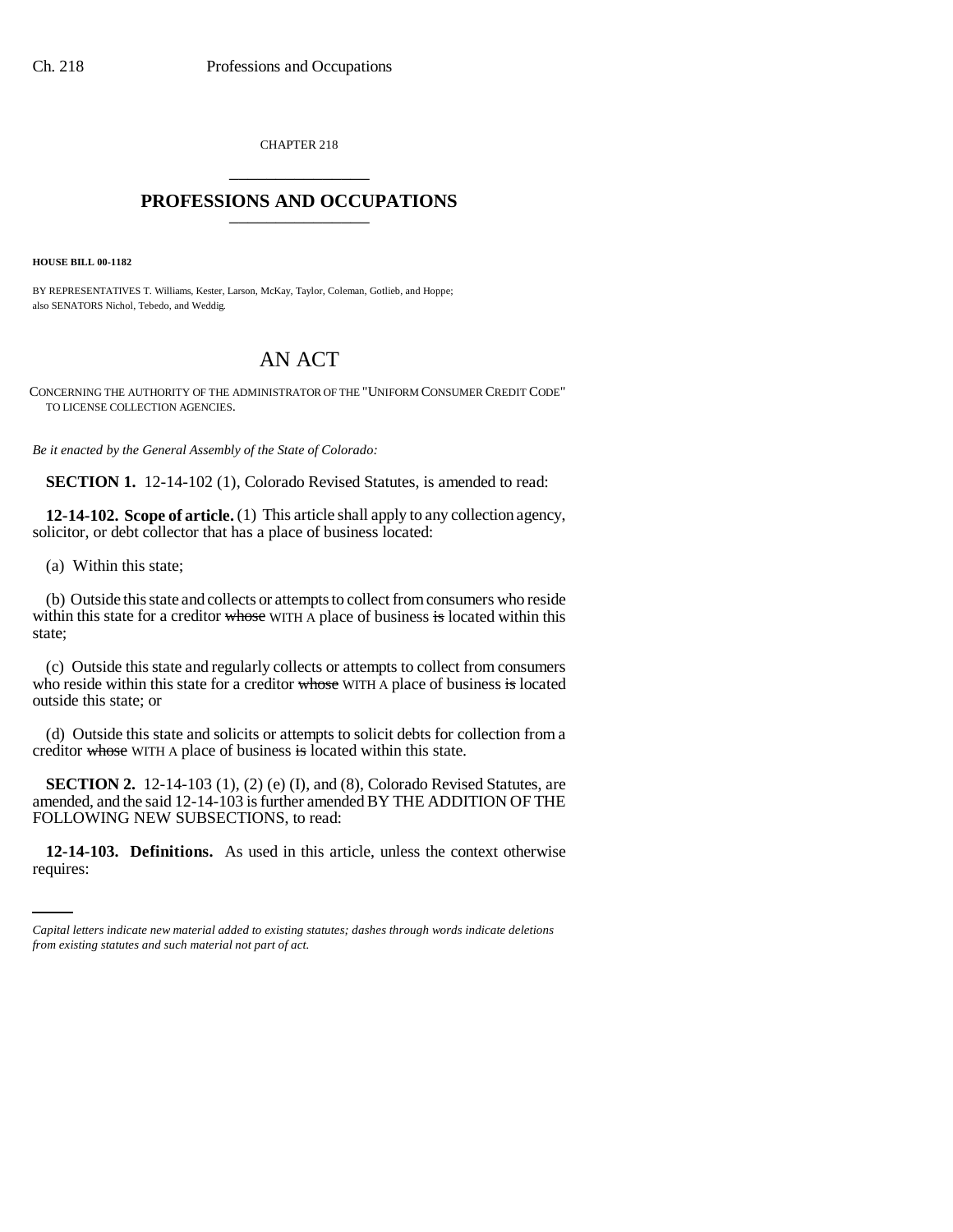(1) "Board" means the collection agency board created in section 12-14-116. "ADMINISTRATOR" MEANS THE ADMINISTRATOR OF THE "UNIFORM CONSUMER CREDIT CODE", ARTICLES 1 TO 9 OF TITLE 5,C.R.S., WHOSE OFFICE IS CREATED IN THE DEPARTMENT OF LAW IN SECTION 5-6-103, C.R.S.

(1.5) "BOARD" MEANS THE COLLECTION AGENCY BOARD CREATED IN SECTION 12-14-116.

(2) (e) Notwithstanding paragraph (b) of this subsection (2), "collection agency" includes any person who engages in any of the following activities; except that such person shall be exempt from provisions of this article that concern licensing and licensees:

(I) Regularly collects or attempts to collect a debt owed or due, or asserted to be owed or due, to such person if he or she did not extend the credit and if such debt was in default at the time it was obtained by such person; except that such person shall also be exempt from section 12-14-109 (1) (f) and (1) (g);

(4.5) (a) "CONSUMER REPORTING AGENCY" MEANS ANY PERSON THAT, FOR MONETARY FEES, DUES, OR ON A COOPERATIVE NONPROFIT BASIS, REGULARLY ENGAGES IN WHOLE OR IN PART IN THE PRACTICE OF ASSEMBLING OR EVALUATING CONSUMER CREDIT INFORMATION OR OTHER INFORMATION ON CONSUMERS FOR THE PURPOSE OF FURNISHING CONSUMER REPORTS TO THIRD PARTIES.

(b) "CONSUMER REPORTING AGENCY" SHALL NOT INCLUDE ANY BUSINESS ENTITY THAT PROVIDES CHECK VERIFICATION OR CHECK GUARANTEE SERVICES ONLY.

(c) "CONSUMER REPORTING AGENCY" SHALL INCLUDE ANY PERSONS DEFINED IN 15 U.S.C. SEC. 1681a (f) OR SECTION 12-14.3-102 (4).

(8) "Executive director" means the administrator of the "Uniform Consumer Credit Code", articles 1 to 9 of title 5, C.R.S., whose office is created in the department of law in section 5-6-103, C.R.S.

**SECTION 3.** 12-14-105 (1) (a) and (3) (a), Colorado Revised Statutes, are amended to read:

**12-14-105. Communication in connection with debt collection.** (1) Without the prior consent of the consumer given directly to the debt collector or collection agency or the express permission of a court of competent jurisdiction, a debt collector or collection agency shall not communicate with a consumer in connection with the collection of any debt:

(a) At any unusual time,  $\Theta$  place, or  $\alpha$  time or place MANNER known or which should be known to be inconvenient to the consumer. In the absence of knowledge of circumstances to the contrary, a debt collector or collection agency shall assume that the convenient time for communicating with a consumer is after 8 a.m. and before 9 p.m. local time at the consumer's location.

(3) (a) If a consumer notifies a debt collector or collection agency in writing that: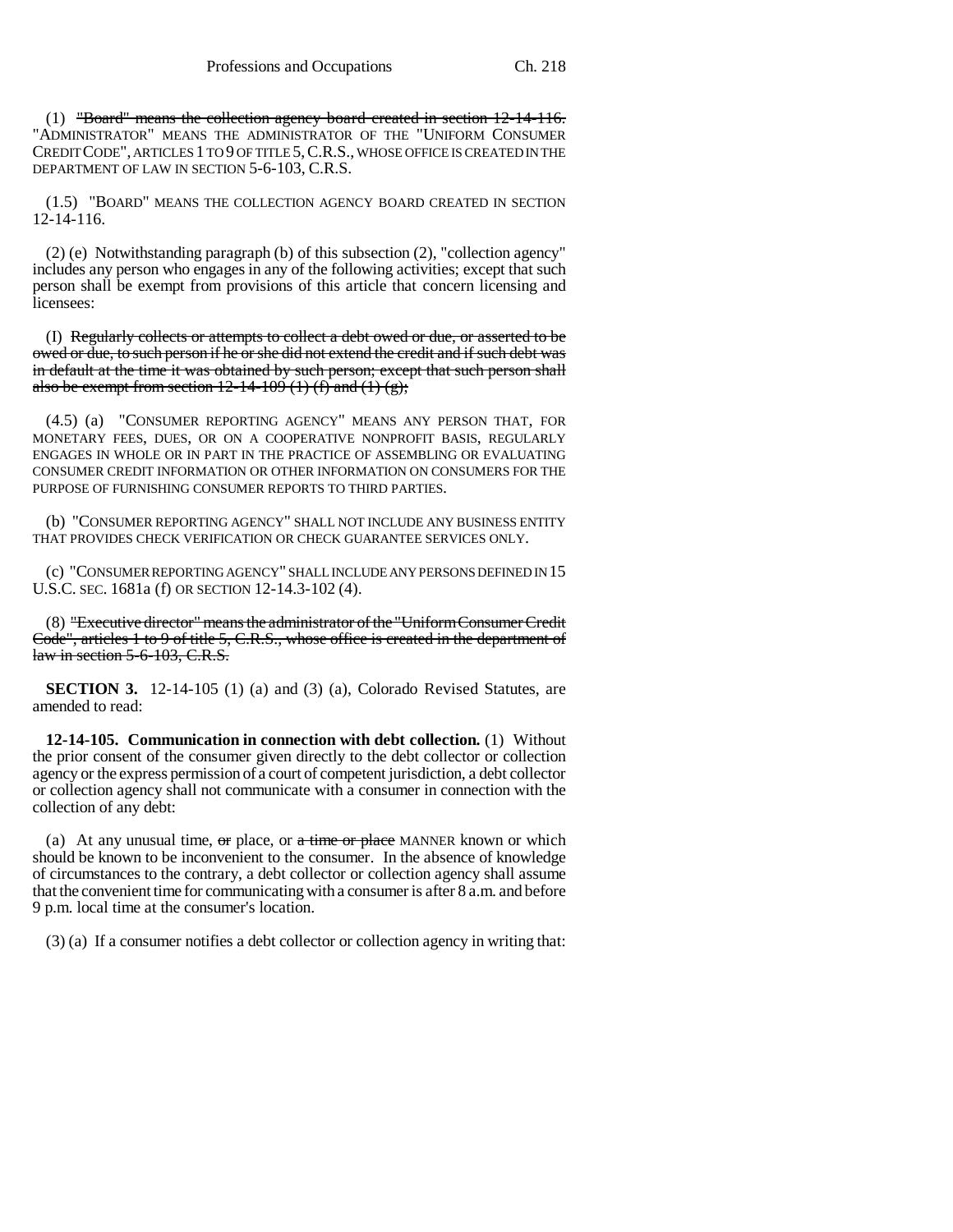(I) The consumer wishes the collection agency to cease contact by telephone at the consumer's RESIDENCE OR place of employment, then no such further contact by telephone shall be made;

(II) The consumer refuses to pay a debt or the consumer wishes the collection agency to cease further communication with the consumer, then the debt collector or collection agency shall not communicate further with the consumer with respect to such debt, except FOR A WRITTEN COMMUNICATION:

(A) To advise the consumer that the collection agency's further efforts are being terminated;

(B) To notify the consumer that the collection agency or creditor may invoke specified remedies which are ordinarily invoked by such collection agency or creditor; or

(C) Where applicable, to notify the consumer that the collection agency or creditor intends to invoke a specified remedy permitted by law.

**SECTION 4.** 12-14-106 (1) (c), Colorado Revised Statutes, is amended to read:

**12-14-106. Harassment or abuse.** (1) A debt collector or collection agency shall not engage in any conduct the natural consequence of which is to harass, oppress, or abuse any person in connection with the collection of a debt, including, but not limited to, the following conduct:

(c) The publication of a list of consumers who allegedly refuse to pay debts, except to a consumer reporting agency as defined in 15 U.S.C. 1681a  $(t)$  or to persons meeting the requirements of 15 U.S.C. SEC. 1681b (a) (3) as such sections existed on July 1, 1985 AND SECTION 12-14.3-103 (1) (c);

**SECTION 5.** 12-14-107 (1) (q), Colorado Revised Statutes, is amended to read:

**12-14-107. False or misleading representations.** (1) A debt collector or collection agency shall not use any false, deceptive, or misleading representation or means in connection with the collection of any debt, including, but not limited to, the following conduct:

(q) The false representation or implication that a debt collector or collection agency operates or is employed by a consumer reporting agency. as defined by 15 U.S.C. 1681a (f), as it existed on July 1, 1985.

**SECTION 6.** 12-14-108 (1) (j), Colorado Revised Statutes, is amended to read:

**12-14-108. Unfair practices.** (1) A debt collector or collection agency shall not use unfair or unconscionable means to collect or attempt to collect any debt, including, but not limited to, the following conduct:

(j) Communicating credit information to a consumer reporting agency as defined in the federal "Fair Credit Reporting Act", 15 U.S.C. Sec. 1681a, earlier than thirty days after the initial notice to the consumer has been mailed, unless the consumer's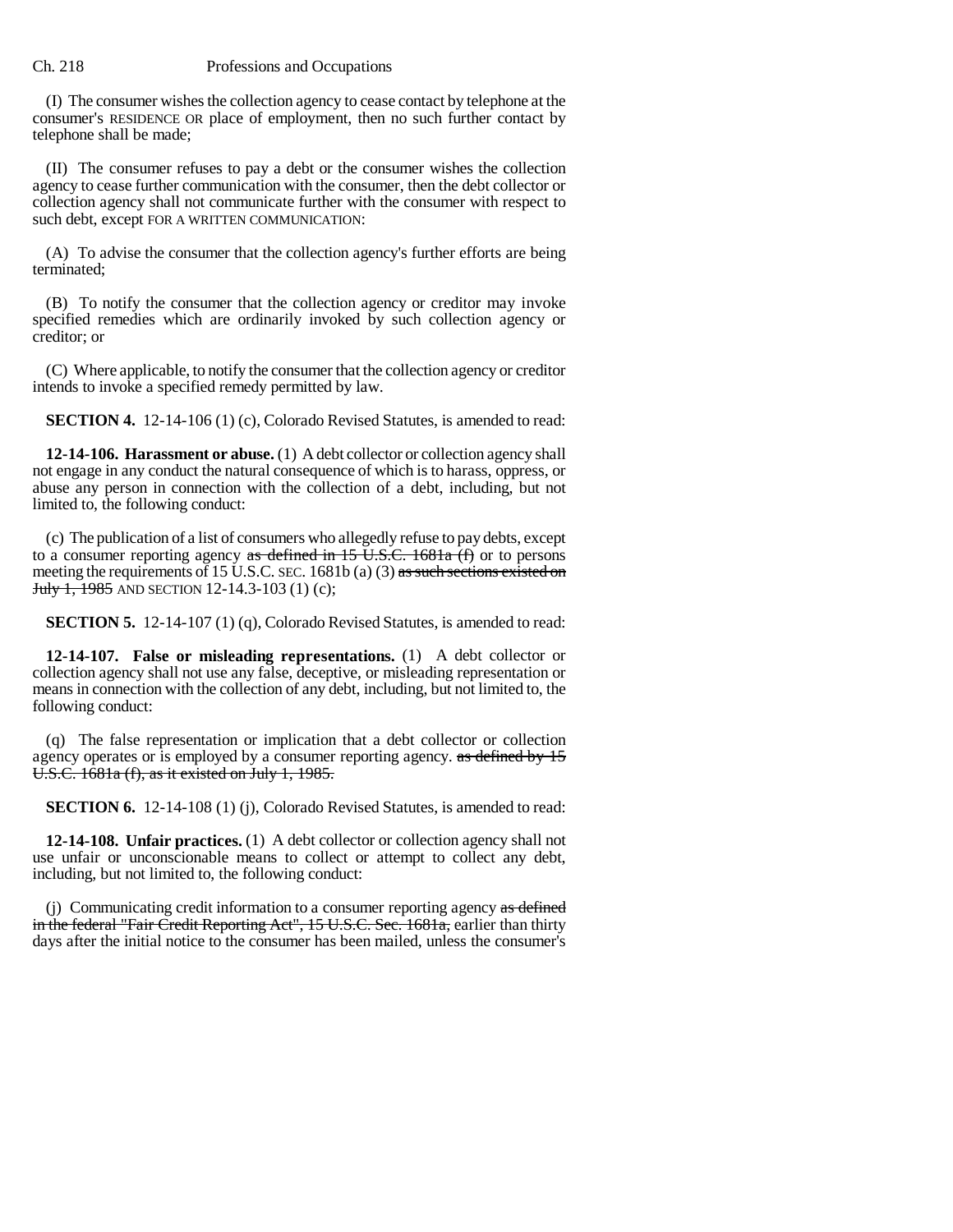last known address is known to be invalid. This paragraph (j) shall not apply to checks, negotiable instruments, or credit card drafts.

**SECTION 7.** 12-14-113 (4), Colorado Revised Statutes, is amended to read:

**12-14-113. Civil liability.** (4) An action to enforce any liability created by the provisions of this article may be brought in any court of competent jurisdiction within two years ONE YEAR from the date on which the violation occurs.

**SECTION 8.** 12-14-114, Colorado Revised Statutes, is amended to read:

**12-14-114. Administrative enforcement.** Compliance with this article shall be enforced by the board. The board has power to make reasonable rules and regulations for the administration and enforcement of this article, including standards of conduct for licensees and registrants and collection notices and forms. The board shall be subject to the provisions of section 24-5-101, C.R.S.

**SECTION 9. Repeal.** 12-14-115 (2) and (3), Colorado Revised Statutes, are repealed as follows:

**12-14-115. License - registration - unlawful acts.** (2) It is unlawful for any person to act as a solicitor without being registered under this article.

(3) It is unlawful for any person to act as a debt collector without being registered under this article.

**SECTION 10.** 12-14-116 (2), Colorado Revised Statutes, is amended to read:

**12-14-116. Collection agency board - created.** (2) No person shall be appointed as a member of such board unless such person is a bona fide resident of the state of Colorado. Effective July 1, 1995 JULY 1, 2000, board appointments shall ensure that three members of the board have been engaged in the collection business within the state of Colorado, either as A collections managers, owners, partners, or officers of a corporation, for a period of at least five years immediately prior to their appointment MANAGER, OWNER, OR PART OWNER OF A LICENSED COLLECTION AGENCY. Two members of the board shall be representatives of the general public and not engaged in the collection business.

**SECTION 11.** 12-14-117, Colorado Revised Statutes, is amended to read:

**12-14-117. Powers and duties of the administrator.** (1) Any provision of this article to the contrary notwithstanding, the board, created by section 12-14-116, is under the supervision and control of the executive director ADMINISTRATOR, who may exercise any of the powers granted to the board.

(2) The executive director ADMINISTRATOR is authorized to develop any examination required for the administration of this article and to determine the amount of any examination fee. The executive director ADMINISTRATOR shall offer each such examination at least twice a year, or more frequently if demand warrants, and shall establish a passing score for each examination which THAT reflects a minimum level of competency.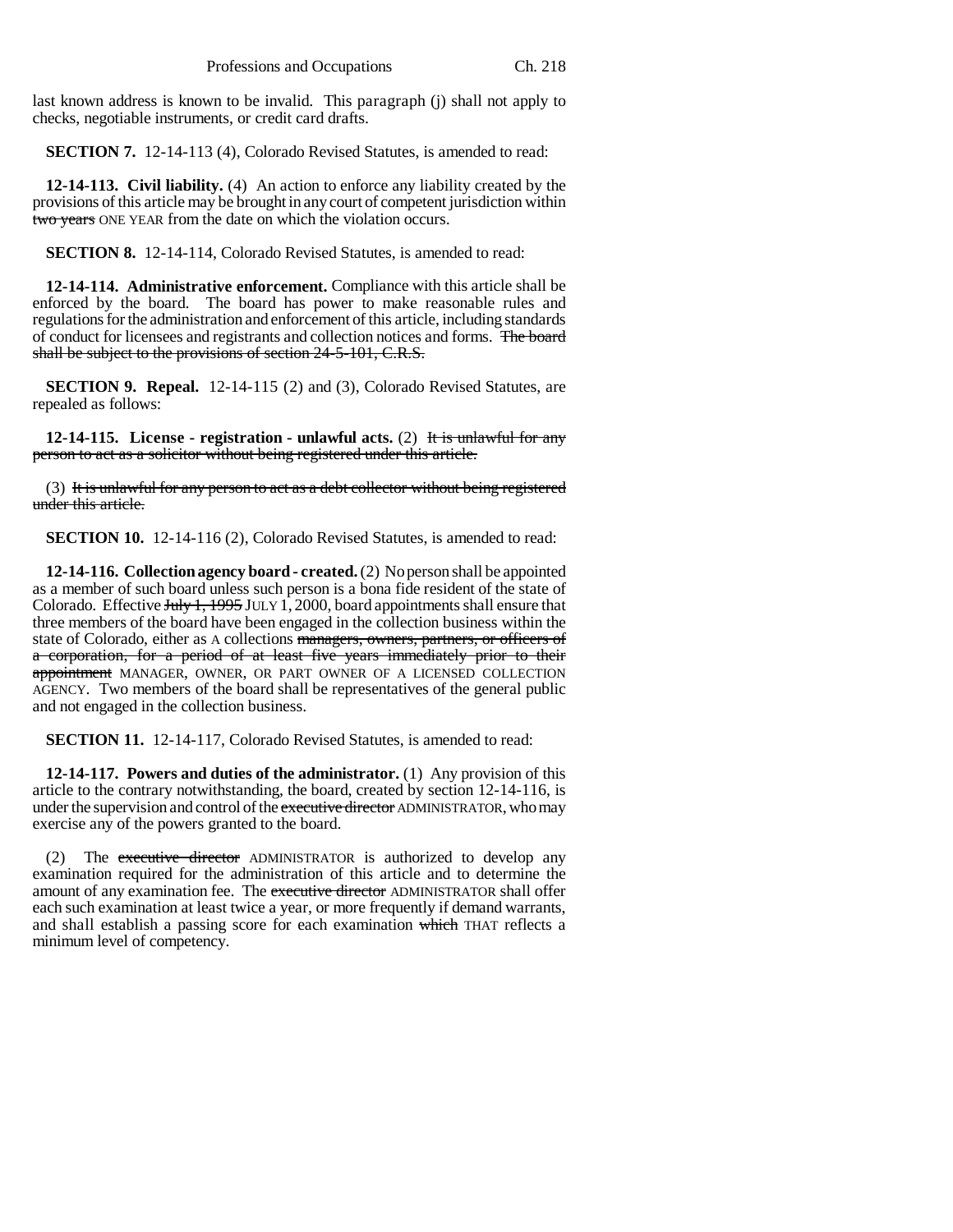(3) The executive director ADMINISTRATOR is authorized to approve or deny any application submitted pursuant to this article and to issue any license authorized by this article.

(4) Any complaint received by the executive director ADMINISTRATOR regarding violations of this article by an attorney shall be forwarded to the supreme court's disciplinary counsel.

**SECTION 12.** 12-14-118, Colorado Revised Statutes, is amended to read:

**12-14-118. Collection agency license - required.** Any person acting as a collection agency must possess a valid license issued by the executive director ADMINISTRATOR in accordance with this article and any rules and regulations adopted pursuant thereto.

**SECTION 13.** 12-14-119 (1) (b) (I) (A), the introductory portion to 12-14-119 (2), and 12-14-119 (4), (5), and (7), Colorado Revised Statutes, are amended to read:

**12-14-119. Collection agency license - requirements - application - fee expiration.** (1) As requisites for licensure, the applicant for a collection agency license shall:

(b) (I) Employ a collections manager who shall:

(A) If hired on or after July 1, 1990, pass a written examination administered by the executive director ADMINISTRATOR, unless such person was approved by the collection agency board as collections manager before July 1, 1990, and has since been continuously employed by a licensed collection agency in this state.

(2) Each applicant for a collection agency license shall submit an application providing all information in the form and manner the executive director ADMINISTRATOR shall designate, including, but not limited to:

(4) When the executive director ADMINISTRATOR approves the application, the applicant shall pay a nonrefundable license fee in an amount to be determined by the board.

(5) Each license issued pursuant to this section shall expire on July 1 of each year; except that a licensee, at any time, may voluntarily surrender the license to the executive director ADMINISTRATOR to be cancelled, BUT SUCH SURRENDER SHALL NOT AFFECT THE LICENSEE'S LIABILITY FOR VIOLATIONS OF THIS ARTICLE THAT OCCURRED PRIOR TO THE DATE OF SURRENDER.

(7) A collection agency must obtain a license for its principal place of business, but its branch offices, if any, need not obtain separate licenses. A collection agency with branch offices must notify the executive director ADMINISTRATOR in writing of the location of each branch office within thirty days after the branch office commences business.

**SECTION 14.** 12-14-120 (1) and (2), Colorado Revised Statutes, are amended, and the said 12-14-120 is further amended BY THE ADDITION OF THE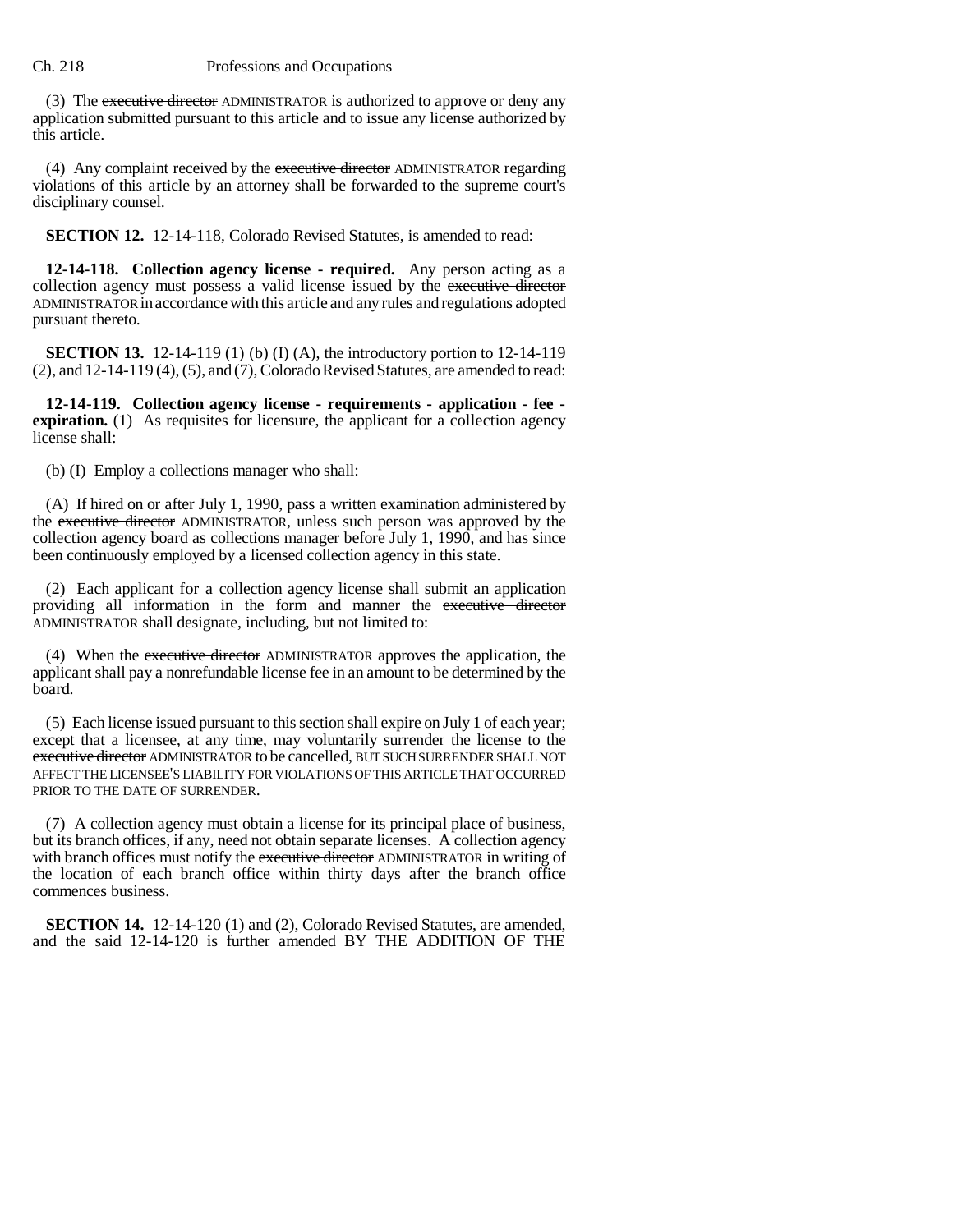## FOLLOWING NEW SUBSECTIONS, to read:

**12-14-120. License - issuance - grounds for denial - appeal - contents.** (1) Upon the approval of the license application by the executive director ADMINISTRATOR and the satisfaction of all application requirements, the executive director ADMINISTRATOR shall issue the applicant a license to operate as a collection agency.

(2) The executive director ADMINISTRATOR may deny any application for a license or its renewal if any grounds exist which THAT would justify disciplinary action under section 12-14-130, FOR FAILURE TO MEET THE REQUIREMENTS OF SECTION 12-14-119, OR IF THE APPLICANT, THE APPLICANT'S PRINCIPLES, OR THE APPLICANT'S COLLECTIONS MANAGER HAVE FRAUDULENTLY OBTAINED OR ATTEMPTED TO OBTAIN A LICENSE.

(6) THE ADMINISTRATOR MAY DENY ANY APPLICATION FOR A LICENSE OR ITS RENEWAL IF THE COLLECTION AGENCY HAS FAILED TO PERFORM THE DUTIES ENUMERATED IN SECTION 12-14-123.

(7) THE ADMINISTRATOR MAY DENY ANY APPLICATION FOR A LICENSE OR ITS RENEWAL IF THE COLLECTION AGENCY DOES NOT HAVE A POSITIVE NET WORTH.

**SECTION 15.** 12-14-121 (1) and (3), Colorado Revised Statutes, are amended to read:

**12-14-121. Collection agency license - renewals.** (1) Each licensee shall make an application to renew its license on or before June 15 of each year. Said application shall be in the form and manner prescribed by the executive director ADMINISTRATOR and shall be accompanied by a nonrefundable renewal fee in an amount determined by the board.

(3) If a licensee fails to submit an application or any part of the total fee on or before July 15 of each year, the license may not be renewed SHALL AUTOMATICALLY EXPIRE and an application for a new license must be submitted.

**SECTION 16.** The introductory portion to 12-14-122 (1) (a) and 12-14-122 (2)  $(a)$ ,  $(2)$   $(c)$   $(III)$ ,  $(3)$ ,  $(4)$ , and  $(5)$ , Colorado Revised Statutes, are amended to read:

**12-14-122. Collection agency license - notification of change and reapplication requirements.** (1) (a) Upon any of the following changes, the licensee shall notify the executive director ADMINISTRATOR in writing of such change within thirty days after its occurrence:

(2) (a) Upon any of the changes specified in paragraph (c) of this subsection (2), the licensee shall apply for a new license within thirty days of said change. The executive director ADMINISTRATOR shall have twenty-five days to review the application and issue or deny the new license. If the executive director ADMINISTRATOR denies the license, he THE ADMINISTRATOR shall provide to the licensee a written statement stating why the application for the license was denied, and the licensee shall have fifteen days to cure any defects in said application. The executive director ADMINISTRATOR shall approve or deny the resubmitted application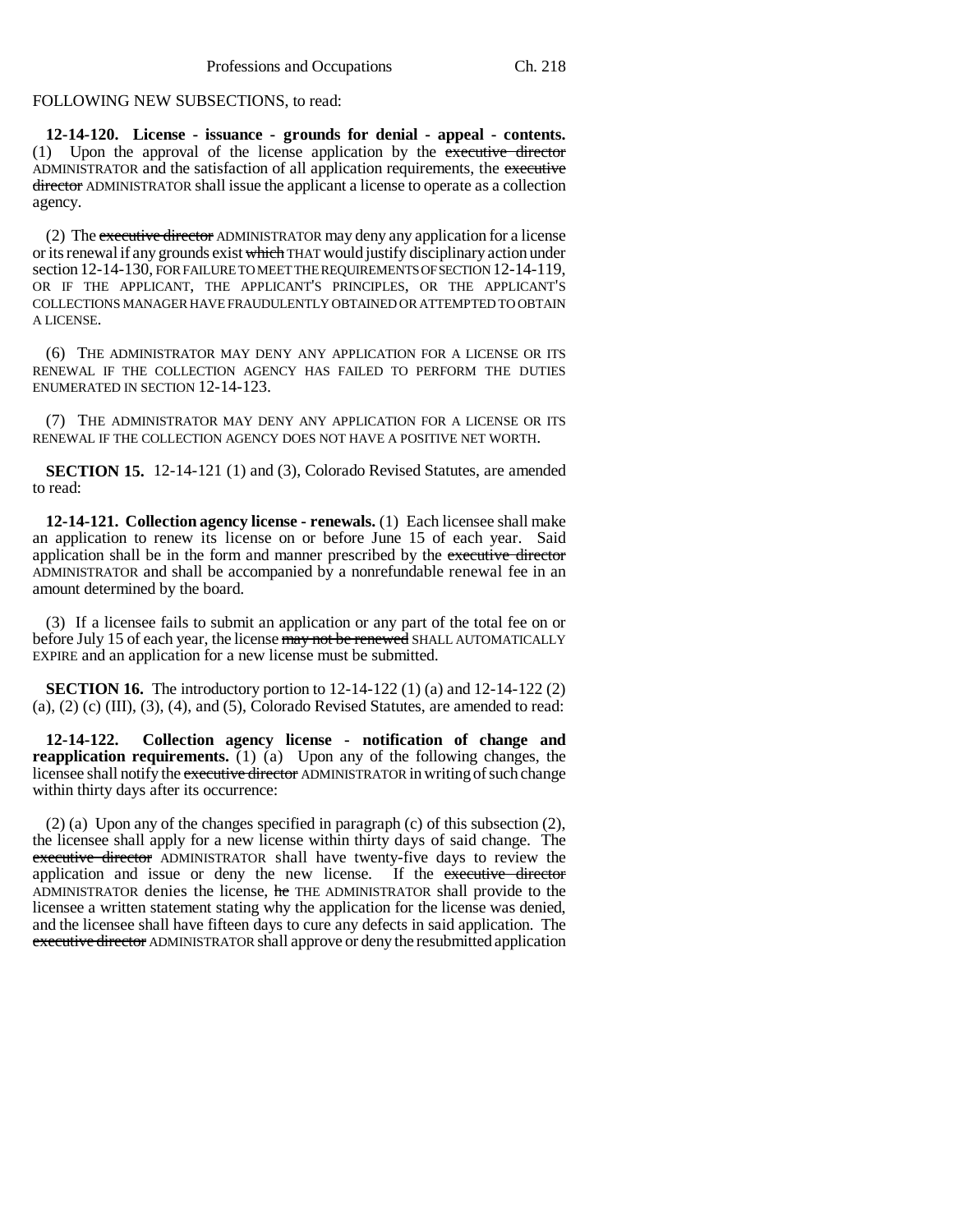within fifteen days.

(c) The changes which require a new license application are:

(III) Any change of ownership structure, including but not limited to a change to or from a sole proprietorship, partnership, or corporation. No investigation fee shall be required in the event of such a change and the application required may be more abbreviated than that required for an initial license, as determined by the executive director ADMINISTRATOR.

(3) (a) Upon a change of collections manager, the licensee shall notify the executive director ADMINISTRATOR in the form and manner designated by the executive director ADMINISTRATOR. The licensee shall appoint a new collections manager within thirty days of such change.

(b) The executive director ADMINISTRATOR, within fifteen days, shall approve or disapprove the qualifications of the new collections manager, or shall direct the new collections manager to take the examination authorized pursuant to section 12-14-119 (1) (b).

(c) The licensee may continue to operate as a collection agency unless and until the executive director ADMINISTRATOR disapproves the qualifications of the new collections manager.

(4) Any licensee which has submitted an application for a new license may continue to operate as a collection agency until the final decision of the executive director ADMINISTRATOR.

(5) The licensee may appeal the final decision of the executive director ADMINISTRATOR pursuant to section 24-4-104, C.R.S.

**SECTION 17.** 12-14-123 (1) (a), (1) (c), and (2), Colorado Revised Statutes, are amended, and the said 12-14-123 is further amended BY THE ADDITION OF A NEW SUBSECTION, to read:

## **12-14-123. Duties of collection agencies.** (1) A licensee shall:

(a) Maintain, at all times, liquid assets in the form of deposit accounts in the total sum of not less than two thousand five hundred dollars more than all sums due and owing to ALL OF ITS clients;

(c) Maintain, at all times, a trust account for the benefit of its clients which shall contain, at all times, sufficient funds to pay all sums due or owing to ALL OF ITS clients. The trust account shall be maintained in a commercial bank, industrial bank, or savings and loan association account in this state OR ACCESSIBLE IN A BRANCH IN THIS STATE until disbursed to the creditor. Such account shall be clearly designated as a trust account and shall be used only for such purposes and not as an operating account. A deposit of all funds received to a trust account followed by a transfer of the agency share of the collection to an operating account is not a violation of this section.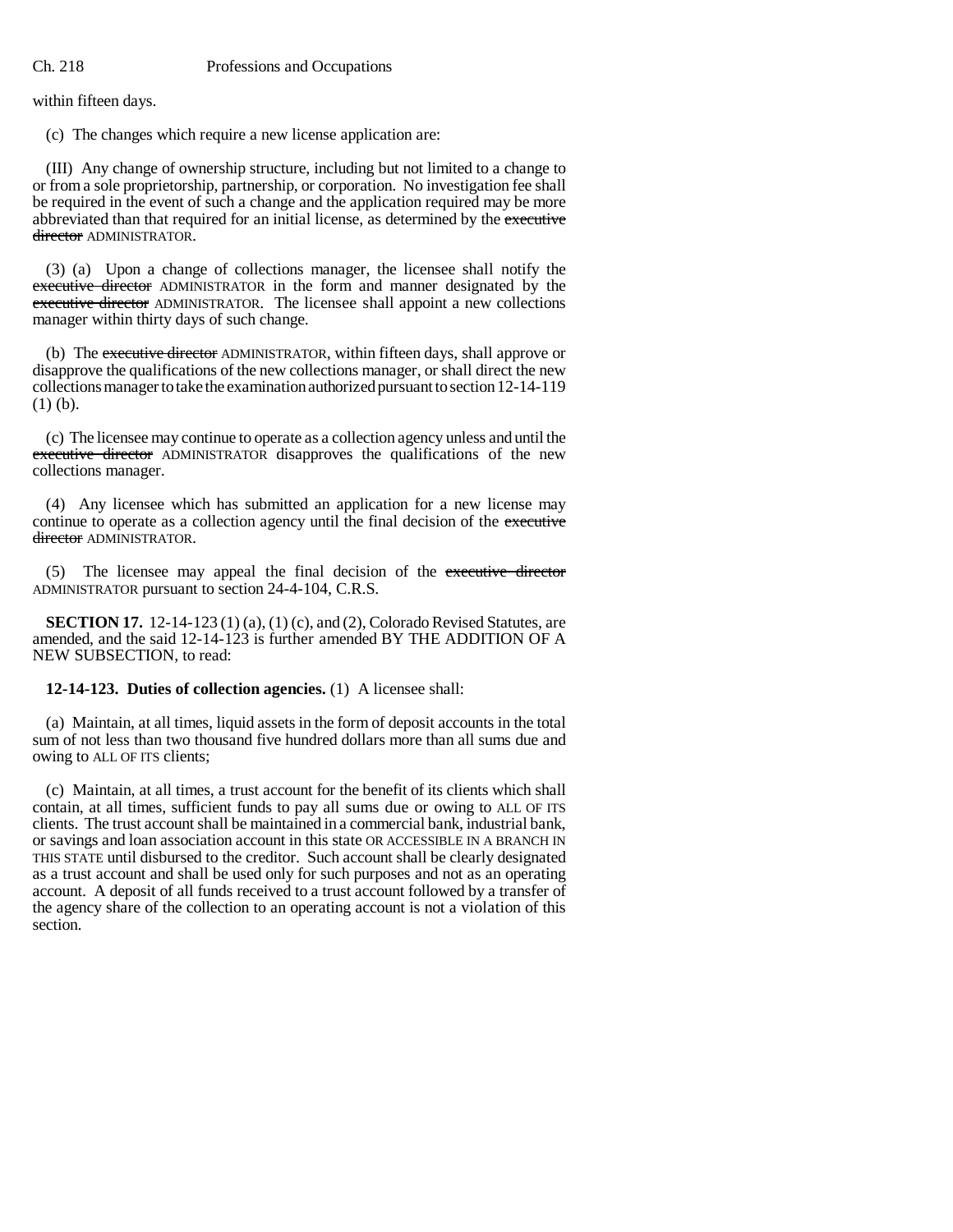(2) (a) No collection agency shall employ any collections manager, debt collector, or solicitor who has been convicted of or who has entered a plea of guilty or nolo contendere to any crime specified in part 4 of article 4 or in part 1, 2, 3, 5, or 7 of article 5 of title 18, C.R.S., or any similar crime under the jurisdiction of any federal court or court of another state.

(b) NO COLLECTION AGENCY SHALL BE OWNED OR OPERATED BY THE FOLLOWING PERSONS WHO HAVE BEEN CONVICTED OF OR WHO HAVE ENTERED A PLEA OF GUILTY OR NOLO CONTENDERE TO ANY CRIME SPECIFIED IN PART 4 OF ARTICLE 4 OR IN PART 1, 2, 3, 5, OR 7 OF ARTICLE 5 OF TITLE 18, C.R.S., OR ANY SIMILAR CRIME UNDER THE JURISDICTION OF ANY FEDERAL COURT OR COURT OF ANOTHER STATE:

(I) THE OWNER OF A SOLE PROPRIETORSHIP;

(II) A PARTNER OF A PARTNERSHIP;

(III) A MEMBER OF A LIMITED LIABILITY COMPANY; OR

(IV) AN OFFICER OR DIRECTOR OF A CORPORATION.

(3) PARAGRAPHS (a), (c), AND (d) OF SUBSECTION (1) OF THIS SECTION DO NOT APPLY TO A PERSON COLLECTING OR ATTEMPTING TO COLLECT A DEBT OWNED BY THE PERSON COLLECTING OR ATTEMPTING TO COLLECT SUCH DEBT.

**SECTION 18.** 12-14-124 (1) and (10), Colorado Revised Statutes, are amended, and the said 12-14-124 is further amended BY THE ADDITION OF A NEW SUBSECTION, to read:

**12-14-124. Bond.** (1) Each licensee shall maintain at all times and each applicant shall file, prior to the issuance of any license to such applicant, a bond in the sum of twelve thousand dollars plus an additional two thousand dollars for each ten thousand dollars or part thereof by which the average monthly sums remitted or owed to ALL OF ITS clients during the previous year exceed fifteen thousand dollars; or, in the alternative, an applicant or licensee shall present evidence of a savings account, deposit, or certificate of deposit of the same sum and meeting the requirements of section 11-35-101, C.R.S. The total amount of the bond shall not exceed twenty thousand dollars and shall be in favor of the attorney general of the state of Colorado for use of the people of the state of Colorado and the collection agency board. Such bond shall be executed by the applicant or licensee as principal and by a corporation which is licensed by the commissioner of insurance to transact the business of fidelity and surety insurance as surety. If any such surety, during the life of the bond, cancels the bond or reduces the penal sum of the bond, it immediately shall notify the board in writing. The board shall give notice to the licensee that the bond has been cancelled or reduced and that the licensee's license will be revoked SHALL AUTOMATICALLY EXPIRE unless a new or increased bond with proper sureties is filed within thirty days after the date the board received the notice, or on such later date as is stated in the surety's notice.

(10) In lieu of an individual surety bond, the executive director ADMINISTRATOR may authorize a blanket bond covering qualifying licensees in the sum of two million dollars in favor of the attorney general of the state of Colorado for use of the people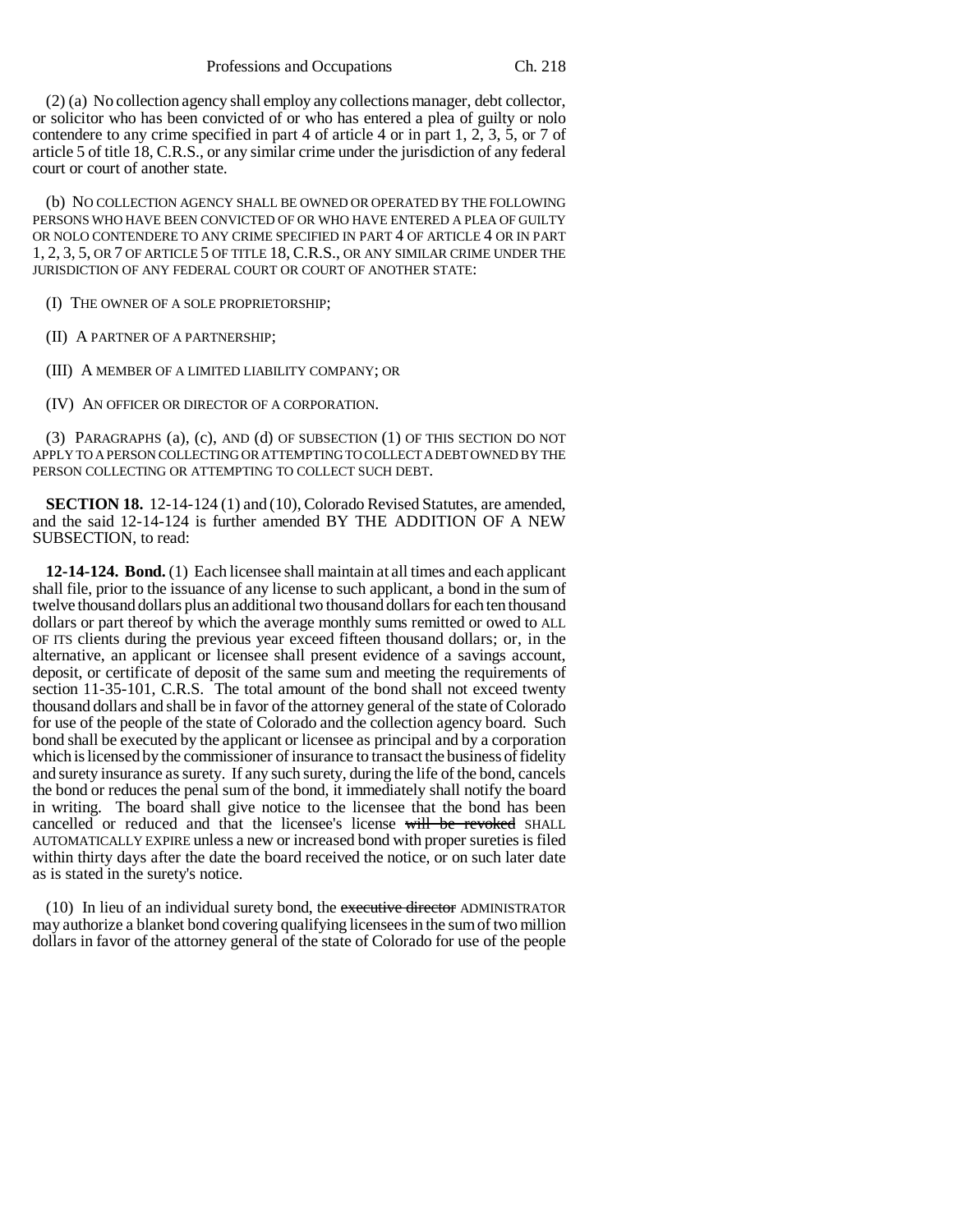of the state of Colorado and the collection agency board. Each new and renewal applicant shall pay a fee in an amount determined by the executive director ADMINISTRATOR to offset the applicant's share of the blanket bond. Conditions and procedures regarding the bond shall be as set forth in this section for individual bonds.

(11) THIS SECTION DOES NOT APPLY TO A PERSON COLLECTING OR ATTEMPTING TO COLLECT A DEBT OWNED BY THE PERSON COLLECTING OR ATTEMPTING TO COLLECT SUCH DEBT.

**SECTION 19. Repeal.** 12-14-125 (1), Colorado Revised Statutes, is repealed as follows:

**12-14-125. Debt collectors - registration required.** (1) Each licensee shall register with the executive director any person acting as a debt collector for such licensee. Such registration shall be made within fifteen days after the debt collector is employed and upon the renewal of each collection agency license. The debt collector's home address, home telephone number, and social security number shall not be open to public inspection under article 72 of title 24, C.R.S. Each initial and renewal registration shall be accompanied by a fee established by the executive director.

**SECTION 20. Repeal.** 12-14-126, Colorado Revised Statutes, is repealed as follows:

**12-14-126. Solicitor - registration required.** Each licensee shall register with the executive director any person acting as a solicitor for such licensee. Such registration shall be made within fifteen days after such person is employed and upon the renewal of each collection agency license. Each initial and renewal registration shall be accompanied by a fee established by the executive director.

**SECTION 21.** 12-14-128 (1) (a) and (4) (a), Colorado Revised Statutes, are amended to read:

**12-14-128. Unlawful acts.** (1) In addition to the unlawful acts specified in sections 12-14-112 and 12-14-115, it is unlawful and a violation of this article for any person:

(a) To refuse or fail to comply with section 12-14-104, 12-14-105, 12-14-106, 12-14-107, 12-14-108, 12-14-109, 12-14-110, 12-14-118, 12-14-119 (1), OR 12-14-123 (1) (b)  $\left(\frac{1}{1}\right)$  (c),  $\left(\frac{1}{1}\right)$  (d), TO (1) (e) or (2);  $\frac{12-14-125}{25}$ , or 12-14-126;

(4) It is unlawful and a violation of this article for any licensee, collections manager, debt collector, or solicitor:

(a) To refuse or fail to comply with any rule and regulation adopted pursuant to this article or any lawful order of the board or executive director ADMINISTRATOR; or

**SECTION 22.** 12-14-130 (4), (10) (a), (10) (b), and (10) (d), Colorado Revised Statutes, are amended to read: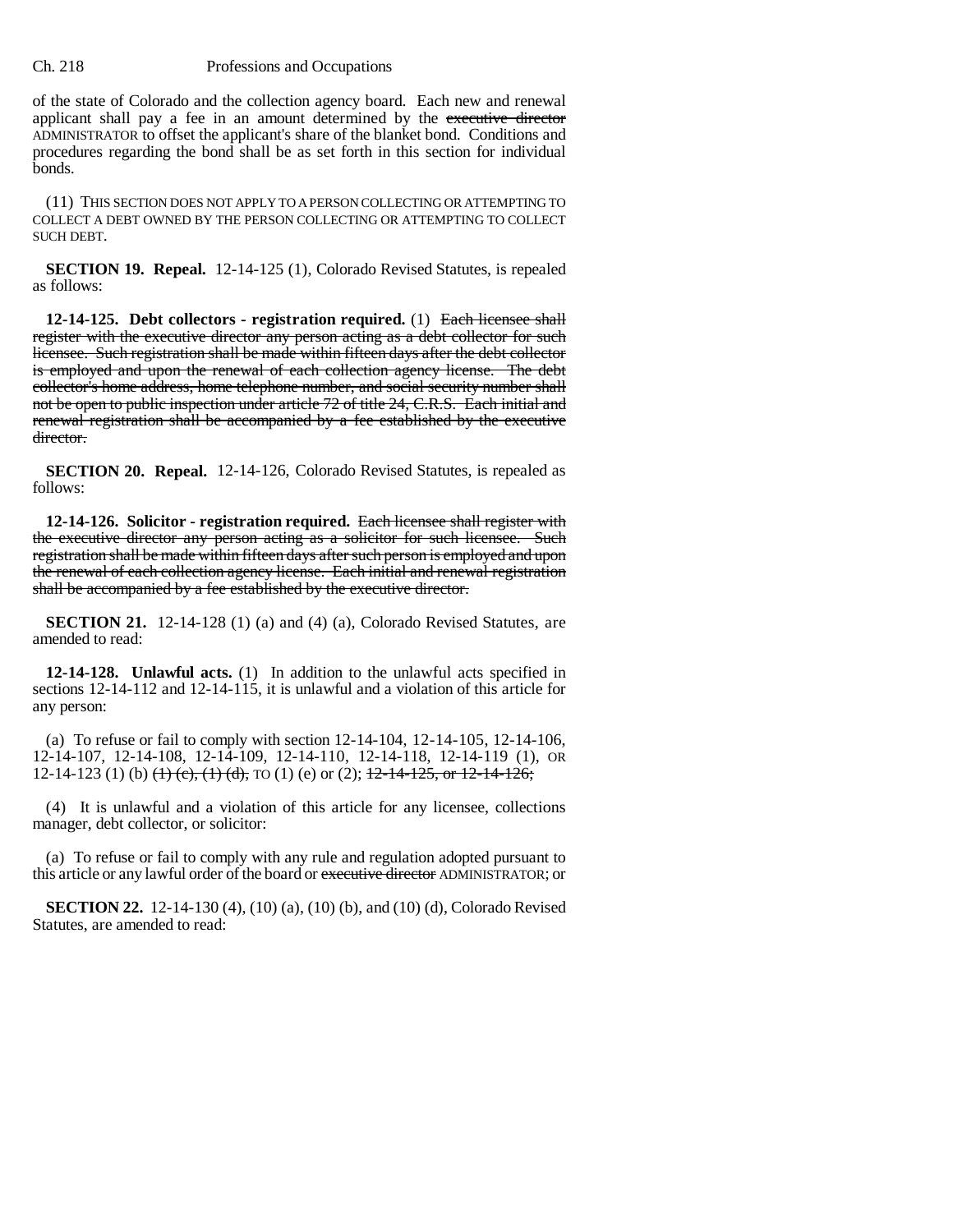## Professions and Occupations Ch. 218

**12-14-130. Complaint - investigations - powers of the board - sanctions.** (4) In any proceeding held under this section, the board may accept as prima facie evidence of grounds for disciplinary or adverse action any disciplinary or adverse action taken against a licensee, THE LICENSEE'S PRINCIPLES, debt collector, solicitor, or collections manager by another jurisdiction THAT ISSUES PROFESSIONAL, OCCUPATIONAL, OR BUSINESS LICENSES, if the violation THE CONDUCT which prompted the disciplinary or adverse action by that jurisdiction would be grounds for disciplinary action under this section.

(10) (a) If the board or the administrative law judge finds that the licensee or collections manager has violated this article, the rules adopted pursuant to this article, or any lawful order of the board, OR IF THE LICENSEE FRAUDULENTLY OBTAINED A LICENSE, the board may issue letters of admonition, deny, revoke, or suspend the license of such licensee or approval of the collections manager, place such licensee or collections manager on probation, or impose administrative fines in an amount up to one thousand dollars per violation on the licensee or collections manager.

(b) The board or the executive director ADMINISTRATOR may issue letters of admonition pursuant to paragraph (a) of this subsection (10) without a hearing; except that the licensee or collections manager receiving the letter of admonition may request a hearing before the board to appeal the issuance of the letter.

(d) No person whose license has been revoked shall be licensed again under the terms of this article for five years. No person hired as a collections manager whose approval has been terminated by the executive director ADMINISTRATOR for a violation of this article shall be hired again as a collections manager for five years.

**SECTION 23.** 12-14-131, Colorado Revised Statutes, is amended to read:

**12-14-131. Records.** The executive director ADMINISTRATOR shall keep a suitable record of all license applications and bonds required to be filed. Such record shall state whether a license has been issued under such application and bond and, if revoked, the date of the filing of the order of revocation. The executive director ADMINISTRATOR shall keep a list of each person who has had a license revoked or has been terminated as a collections manager for a violation of this article. In such record, all licenses issued shall be indicated by their serial numbers and the names and addresses of the licensees. This section shall apply to renewal applications and renewal licenses. which shall be entered in said record in their proper order in the same manner as original applications and licenses; except that said record shall also show the word "renewal" with the number of the last preceding license granted to the same licensee. Such record shall be open for inspection as a public record in the office of the executive director ADMINISTRATOR.

**SECTION 24.** 12-14-136, Colorado Revised Statutes, is amended to read:

**12-14-136. Disposition of fees and fines.** (1) All revenue, under EXCEPT FINES, COLLECTED PURSUANT TO this article shall be collected by the executive director ADMINISTRATOR and transmitted to the state treasurer, who shall credit the same to the collection agency board cash fund, which fund is hereby created. The general assembly shall make annual appropriations from such fund for the uses and purposes of this article. All revenue credited to such fund, including earned interest, shall be